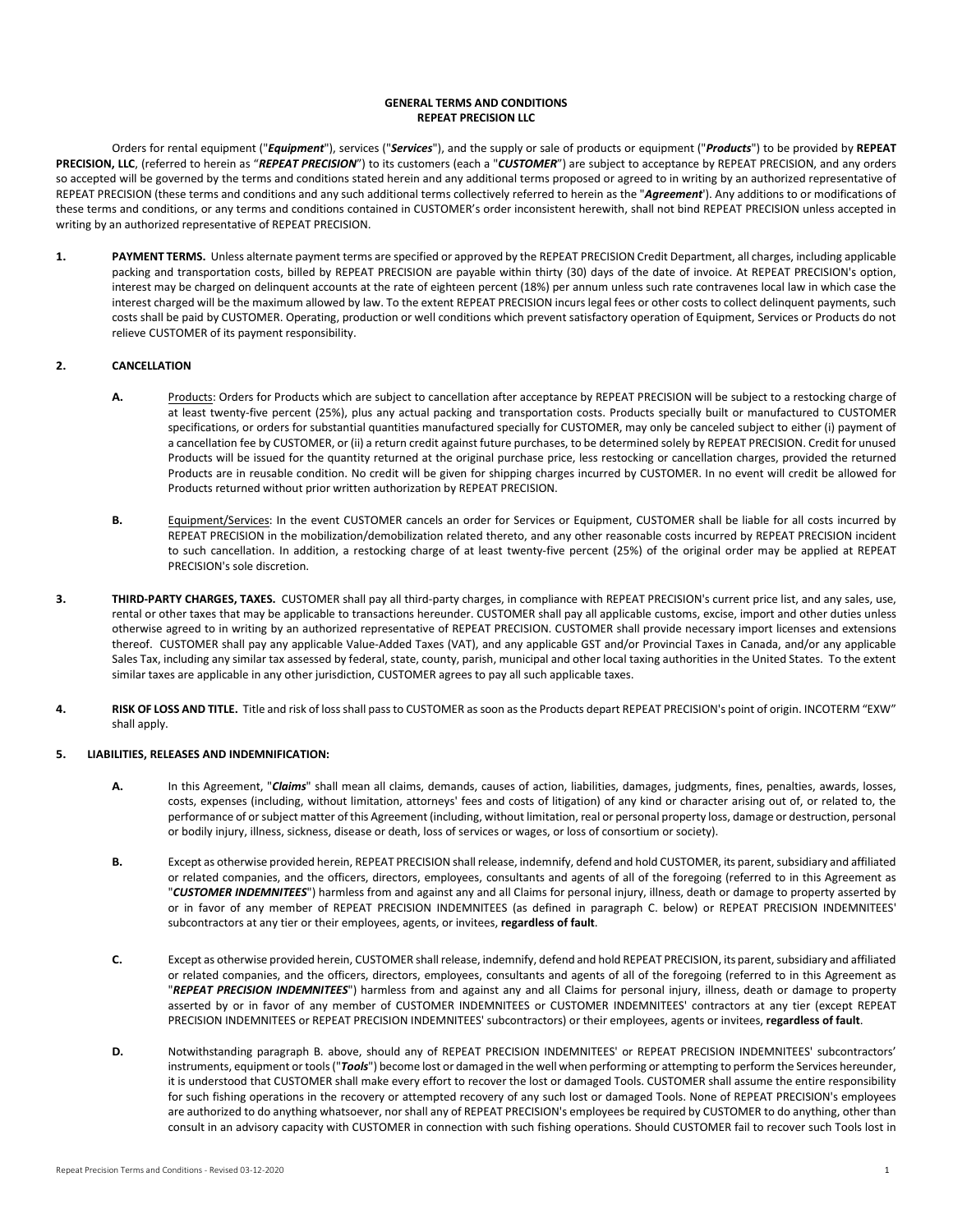the well, or should such Tools become damaged in the well, or damaged during recovery, CUSTOMER shall reimburse REPEAT PRECISION the replacement value of such lost Tools or for the cost of repairing any Tools so damaged. Further, all risks associated with loss of or damage to property of REPEAT PRECISION INDEMNITEES or REPEAT PRECISION INDEMNITEES' subcontractors while in the custody and control of CUSTOMER or during transportation arranged by or controlled by CUSTOMER, shall be borne by CUSTOMER.

- **E.** Notwithstanding anything contained in this Agreement to the contrary, CUSTOMER, to the maximum extent permitted under applicable law, shall release, indemnify, defend and hold REPEAT PRECISION INDEMNITEES and REPEAT PRECISION INDEMNITEES' subcontractors harmless from and against any and all Claims asserted by or in favor of any person or party, including REPEAT PRECISION INDEMNITEES, CUSTOMER INDEMNITEES or any other person or party, resulting from: (i) loss of or damage to any well or hole (including but not limited to the costs of re-drill), (ii) blowout, fire, explosion, cratering or any uncontrolled well condition (including but not limited to the costs to control a wild well and the removal of debris), (iii) damage to any reservoir, geological formation or underground strata or the loss of oil, water or gas therefrom, (iv) the use of REPEAT PRECISION INDEMNITEES' or REPEAT PRECISION INDEMNITEES' subcontractors' radioactive tools or any contamination resulting therefrom (including but not limited to retrieval or containment and clean-up), (v) pollution or contamination of any kind (other than surface spillage of fuels, lubricants, rig sewage or garbage, to the extent attributable to the negligence of REPEAT PRECISION INDEMNITEES) including but not limited to the cost of control, removal and clean-up, or (vi) damage to, or escape of any substance from, any pipeline, vessel or storage facility.
- **F.** Neither party shall be liable to the other for any Consequential Damages. **"***Consequential Damages***"** means any indirect, incidental, consequential, special, exemplary or punitive damages or losses whatsoever, whether or not such losses were foreseeable, and includes, but is not limited to, damages for loss of profits, lost product or production, loss of revenue, loss of data, reservoir loss or damage, lost business, losses or damages to a well including economic costs to complete a well, loss of or inability to use assets including property and equipment, damages to or losses to a well including losses from business interruption, losses resulting from a failure to meet other contractual commitments or deadlines, losses from downtime of rigs, vessels or facilities, loss of goodwill or anticipated business.
- **G.** In the event this Agreement is subject to the indemnity or release limitations in Chapter 127 of the Texas Civil Practices and Remedies Code (or any successor statute), and so long as such limitations are in force, each party covenants and agrees to support the mutual indemnity and release obligations contained in paragraphs B. and C. above by carrying equal amounts of insurance (or qualified self-insurance) in an amount not less than U.S. \$2,000,000.00.
- **H.** THE EXCLUSIONS OF LIABILITY, RELEASES AND INDEMNITIES SET FORTH IN PARAGRAPHS B. THROUGH F. OF THIS ARTICLE 5 SHALL APPLY TO ANY CLAIM(S), LOSSES OR DAMAGES WITHOUT REGARD TO THE CAUSE(S) THEREOF INCLUDING BUT NOT LIMITED TO PRE-EXISTING CONDITIONS, WHETHER SUCH CONDITIONS BE PATENT OR LATENT, THE UNSEAWORTHINESS OF ANY VESSEL OR VESSELS, IMPERFECTION OF MATERIAL, DEFECT OR FAILURE OF PRODUCTS OR EQUIPMENT, BREACH OF REPRESENTATION OR WARRANTY (EXPRESS OR IMPLIED), ULTRAHAZARDOUS ACTIVITY, STRICT LIABILITY, TORT, BREACH OF CONTRACT, BREACH OF DUTY (STATUTORY OR OTHERWISE), BREACH OF ANY SAFETY REQUIREMENT OR REGULATION, OR THE NEGLIGENCE OR OTHER LEGAL FAULT OR RESPONSIBILITY OF ANY PERSON (INCLUDING THE INDEMNIFIED OR RELEASED PARTY), WHETHER SUCH NEGLIGENCE BE SOLE, JOINT OR CONCURRENT, ACTIVE OR PASSIVE. REDRESS UNDER THE INDEMNITY PROVISIONS SET FORTH IN THIS ARTICLE 5. SHALL BE THE EXCLUSIVE REMEDY(-IES) AVAILABLE TO THE PARTIES HERETO FOR THE MATTERS, CLAIMS, DAMAGES AND LOSSES COVERED BY SUCH PROVISIONS. ALL DAMAGES SHALL BE LIMITED TO THE AMOUNT OF THE APPLICABLE PURCHASE PRICE.
- **6. CUSTOMER WARRANTY/BINDING AUTHORITY**. If CUSTOMER is not the sole owner of the mineral interests, the well or the field, CUSTOMER's request for Services, Equipment or Products shall constitute CUSTOMER's warranty that CUSTOMER is the duly constituted agent of each and every owner and has full authority to represent the interests of the same with respect to all decisions taken throughout the provision of any Services, Equipment or Products hereunder. CUSTOMER will defend, release, indemnify and hold REPEAT PRECISION INDEMNITEES harmless from and against all Claims resulting from the allegation by any person that CUSTOMER has misrepresented or lacked sufficient authority to represent such person as warranted by CUSTOMER in this Article.
- **7. ACCESS TO WELL AND STORAGE.** With respect to onshore and offshore operations, CUSTOMER shall provide at its expense adequate means of transportation required for Equipment, Products and REPEAT PRECISION personnel to gain access to or return from a well site, and shall obtain at CUSTOMER's sole cost and expense all permits, licenses or other authorization required for REPEAT PRECISION to enter upon work areas for the purposes contemplated. When necessary to repair roads or bridges, or to provide transportation to move Equipment, Products or REPEAT PRECISION personnel, such shall be arranged and paid for by CUSTOMER. CUSTOMER shall provide safe transportation and proper storage space at the well site, meeting all applicable safety and security requirements and consistent with good industry practices, for the Equipment and Products, including without limitation, all explosive and radioactive materials.

# **8. WARRANTY**

- **A.** Services: REPEAT PRECISION warrants that the Services to be provided by REPEAT PRECISION pursuant to this Agreement shall conform to the material aspects of the specifications set forth in the relevant work order or scope of work document agreed to in writing by REPEAT PRECISION and CUSTOMER. In the event that the Services fail to conform with such specifications, REPEAT PRECISION shall re-perform that part of the nonconforming Services, provided REPEAT PRECISION is notified thereof by CUSTOMER prior to REPEAT PRECISION's departure from the work site. REPEAT PRECISION's responsibility to re-perform non-conforming Services shall not exceed the price of the Services nor extend to any ancillary or related costs not included in the original work order with respect to such Services.
- **B.** Equipment: REPEAT PRECISION warrants that the Equipment will be of the types specified by CUSTOMER and will be in good operating condition. Liability for loss or damage to Equipment is set forth in Article 5.
- **C.** Products: REPEAT PRECISION warrants that the Products to be provided by REPEAT PRECISION pursuant to this Agreement shall conform to REPEAT PRECISION's published specifications or the specifications agreed to in writing by REPEAT PRECISION and CUSTOMER. REPEAT PRECISION Products shall be and remain free of defects in materials and workmanship until the earlier of (i) three months from the date of their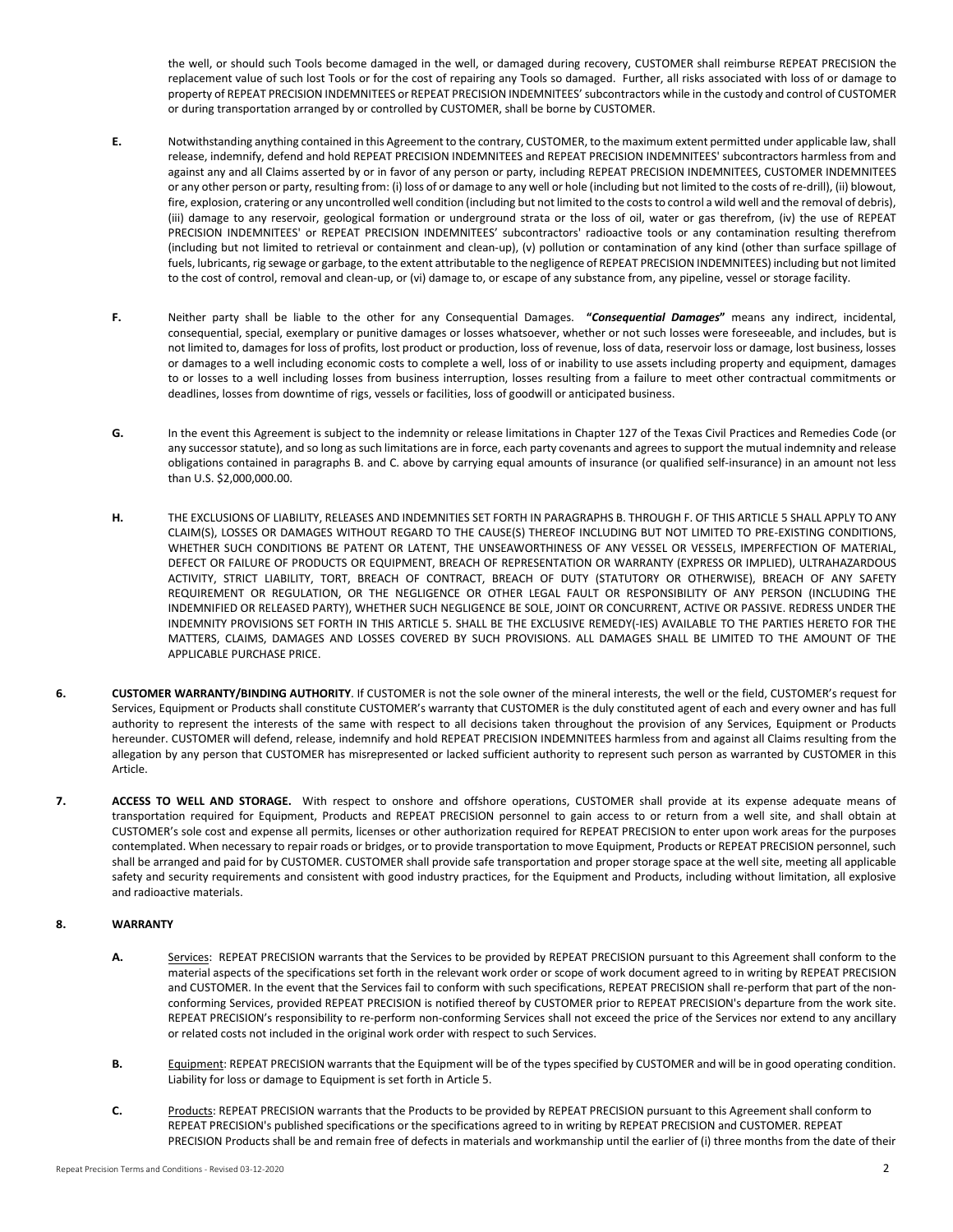delivery to CUSTOMER, or (ii) with respect to Products run downhole, the date same are run downhole below the rotary table (*"Warranty*  Period"). If any of the Products fail to conform with such specifications upon inspection by REPEAT PRECISION, prior to being run downhole, during the Warranty Period, REPEAT PRECISION, at its option, shall replace the non-conforming Products with the type originally furnished or issue credit to the CUSTOMER, provided REPEAT PRECISION is notified thereof in writing within thirty (30) days after delivery of the particular Products. REPEAT PRECISION's responsibility to replace non-conforming Products shall not exceed the price of the Products or extend to any ancillary or related costs not included in the original work order with respect to such Products.

- D. Specialty Products: In the event REPEAT PRECISION is to provide Products to CUSTOMER based upon CUSTOMER's specific request that REPEAT PRECISION develop, manufacture, test or put to use Products that are intended to satisfy a unique need identified by CUSTOMER and are not "standard" Products of REPEAT PRECISION ("*Specialty Products*"), CUSTOMER hereby recognizes and agrees that the Specialty Products being provided do not, necessarily, have or contain the same or similar characteristics as REPEAT PRECISION's "standard" Products, including, but not limited to, a historical performance against which future performance can be measured. In developing, manufacturing, testing and putting to use any Specialty Products, REPEAT PRECISION will be relying upon information and specifications provided by CUSTOMER relating to the unique needs of CUSTOMER. As such, REPEAT PRECISION shall have no responsibility for the design, manufacture or engineering of any such Specialty Products, even though REPEAT PRECISION may have participated in the development and manufacture of the Specialty Products, or for any CUSTOMER-furnished materials, information and specifications. If any of the Specialty Products fail to meet the specifications provided by CUSTOMER upon inspection by REPEAT PRECISION, REPEAT PRECISION shall, at its option, replace the non-conforming Specialty Products with (i) the type originally furnished to CUSTOMER, or (ii) substituted Products having REPEAT PRECISION's "standard" specifications and qualifications.
- **E.** REPEAT PRECISION's warranty obligations hereunder shall not apply if the non-conformity was caused by (i) CUSTOMER's failure to properly store or maintain the Products or Equipment, (ii) abnormal well conditions, abrasive materials, corrosion due to aggressive fluids or incorrect specifications provided by CUSTOMER, (iii) unauthorized alteration or repair of the Products or Equipment by CUSTOMER (iv) the Products or Equipment are lost or damaged while on CUSTOMER's site due to CUSTOMER's or any third party's negligence, vandalism or force majeure (including, but not limited to, lightning), or (v) use or handling of the Products or Equipment by CUSTOMER in a manner inconsistent with REPEAT PRECISION's recommendations. Further, REPEAT PRECISION's warranty obligations under this Article 10 shall terminate if (i) CUSTOMER fails to perform its obligations under this or any other Agreement between the parties, (ii) CUSTOMER fails to pay any charges due REPEAT PRECISION, or (iii) CUSTOMER fails to follow REPEAT PRECISION instructions regarding proper use of the Products.
- **F.** All non-conforming Products shall be delivered to the service facility designated by REPEAT PRECISION. All transportation charges related to the repair or replacement of non-conforming Products shall be borne by CUSTOMER. Any parts for which REPEAT PRECISION provides replacement under this warranty shall become the property of REPEAT PRECISION. With regard to materials or equipment furnished by third party vendors and/or suppliers, REPEAT PRECISION's liability therefor shall be limited to the assignment of such third-party vendor's or supplier's warranty to CUSTOMER, to the extent such warranties are assignable.
- **G.** Interpretations, research, analysis, recommendations, advice or interpretational data ("*Interpretations* and/or *Recommendations*") furnished by REPEAT PRECISION hereunder are opinions based upon inferences from measurements, empirical relationships and assumptions, and industry practice, which inferences, assumptions and practices are not infallible, and with respect to which professional geologists, engineers, drilling consultants, and analysts may differ. Accordingly, REPEAT PRECISION does not warrant the accuracy, correctness, or completeness of any such Interpretations and/or Recommendations, or that CUSTOMER's reliance or any third party's reliance on such Interpretations and/or Recommendations will accomplish any particular results. CUSTOMER assumes full responsibility for the use of such Interpretations and/or Recommendations and for all decisions based thereon (including without limitation decisions based on any oil and gas evaluations, production forecasts and reserve estimates, furnished by REPEAT PRECISION to CUSTOMER hereunder), and CUSTOMER hereby agrees to release, defend and indemnify REPEAT PRECISION from any Claims arising out of the use of such Interpretations and/or Recommendations. REPEAT PRECISION will endeavor to transmit data to CUSTOMER as accurately and securely as practicable in accordance with current industry practice. Notwithstanding the foregoing, REPEAT PRECISION does not warrant the accuracy of data transmitted by electronic processes and will not be responsible to CUSTOMER for accidental or intentional interception of such data by others.
- **H.** THIS ARTICLE 8 SETS FORTH CUSTOMER'S SOLE REMEDY AND REPEAT PRECISION'S ONLY OBLIGATION WITH REGARD TO NON-CONFORMING SERVICES, EQUIPMENT OR PRODUCTS. EXCEPT AS IS OTHERWISE EXPRESSLY PROVIDED PURSUANT TO THE PROVISIONS OF THIS ARTICLE 8, REPEAT PRECISION MAKES NO WARRANTY OR GUARANTEE OF ANY KIND, EXPRESS OR IMPLIED, INCLUDING NO IMPLIED WARRANTY OF MERCHANTABILITY OR FITNESS FOR A PARTICULAR PURPOSE, OR NON-INFRINGEMENT, REGARDING ANY SERVICES PERFORMED OR EQUIPMENT OR PRODUCTS SUPPLIED BY REPEAT PRECISION HEREUNDER, AND THE CUSTOMER IRREVOCABLY AND UNCONDITIONALLY WAIVES ANY AND ALL SUCH WARRANTIES, LEGAL, CONTRACTUAL, OR OTHERWISE, TO THE FULLEST EXTENT PERMITTED BY LAW.
- **9. LOST-IN-HOLE COVERAGE.** In some locations, lost-in-hole coverage is available for some Equipment. Such coverage must be purchased by CUSTOMER prior to the Equipment leaving REPEAT PRECISION's point of origin for the coverage to take effect. REPEAT PRECISION reserves the right not to offer coverage at its sole discretion.
- **10. INSURANCE.** Upon written request, each party shall furnish to the other party certificates of insurance evidencing the fact that adequate insurance to support each party's obligations hereunder has been secured. To the extent of each party's release and indemnity obligations hereunder, each party agrees that all such insurance policies shall (i) be primary to the other party's insurance, (ii) include the other party, its parent, subsidiary and affiliated or related companies, and its and their respective officers, directors, employees, consultants and agents as additional insured, and (iii) be endorsed to waive subrogation against the other party, its parent, subsidiary and affiliated or related companies, and its and their respective officers, directors, employees, consultants and agents.
- 11. CHANGE OF DESIGN. REPEAT PRECISION expressly reserves the right to change or modify the design and construction of any of its Products without obligation to furnish or install such changes or modifications on Products previously or subsequently sold.
- 12. **PATENTS.** REPEAT PRECISION shall not be liable and does not indemnify CUSTOMER for damages or losses of any nature whatsoever resulting from actual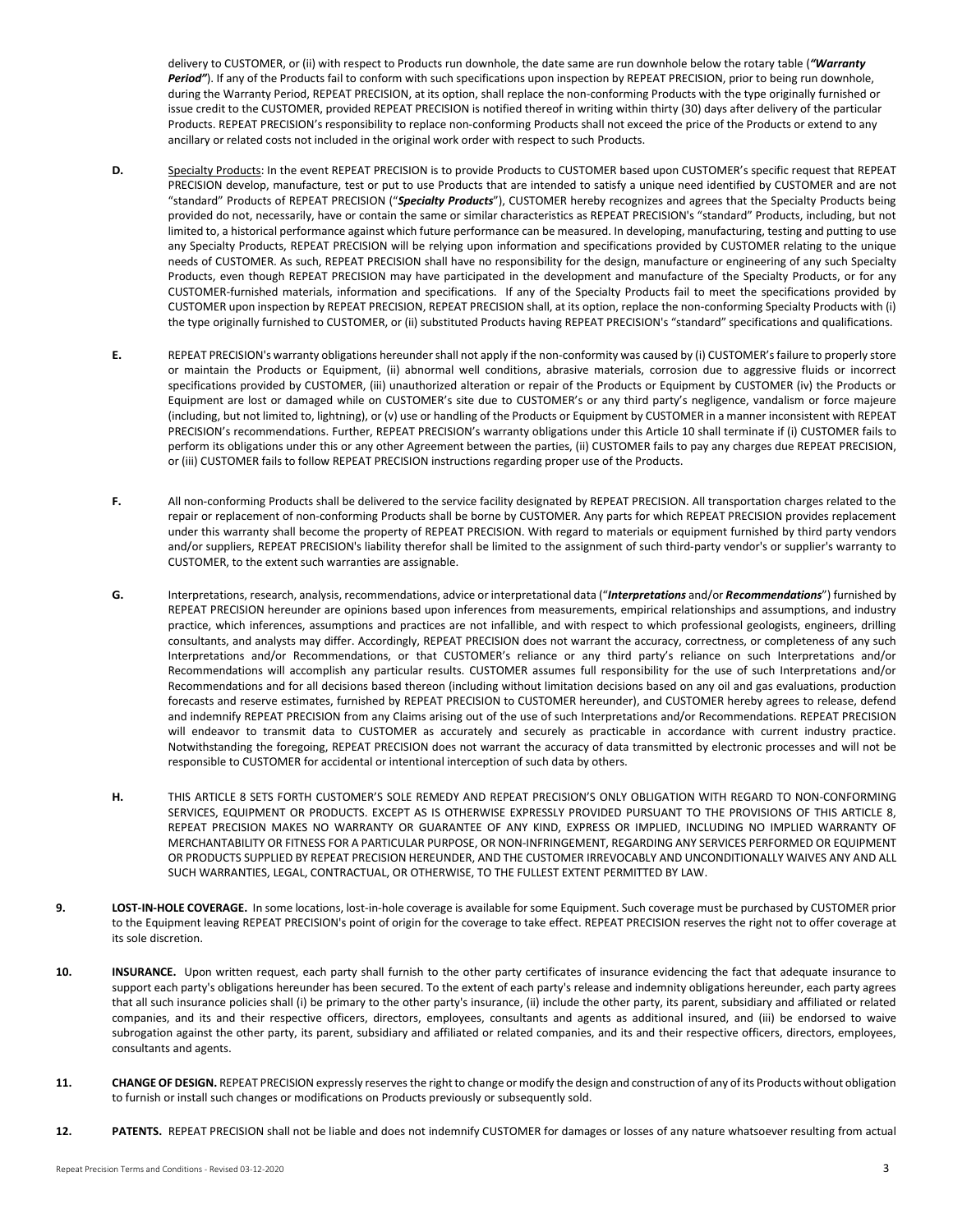or alleged patent infringement.

- **13. INTELLECTUAL PROPERTY RIGHTS**. "*Intellectual Property*" means all copyrights, patents, trade secrets, proprietary software or firmware or other intellectual property rights associated with or incorporated in any ideas, concepts, know-how, techniques, processes, reports, or works of authorship owned, developed or created by a Party, and expressly includes, as to REPEAT PRECISION, any of the foregoing used or included in any Goods and Services. Unless the Parties have otherwise agreed in writing, all REPEAT PRECISION Intellectual Property (and any development, enhancement, improvement, or derivative thereof which was made, created or conceived by either Party) shall be and remain the property of REPEAT PRECISION, regardless of inventorship. To the extent any REPEAT PRECISION Intellectual Property (and/or any enhancement, improvement, or derivative thereof) is incorporated into any Goods sold to CUSTOMER, or any Rental Equipment leased to CUSTOMER, REPEAT PRECISION grants CUSTOMER a non-exclusive, non-transferrable, non-sub-licensable, revocable, royalty-free, right and license to use such REPEAT PRECISION Intellectual Property incorporated into the Goods and/or Rental Equipment, solely for the purpose of using such Goods or Rental Equipment. The foregoing does not, however, grant or extend to CUSTOMER any ownership interest in or license to use (or right to sublicense) any computer programs, software or firmware integrated or embedded in the Goods and/or Rental Equipment, unless specifically provided for in the Order with respect thereto. Unless the Parties have otherwise agreed in writing, all CUSTOMER Intellectual Property (and any development, enhancement, improvement, or derivative thereof which was made, created or conceived by either Party) shall be and remain the property of CUSTOMER, regardless of inventorship. To the extent any CUSTOMER Intellectual Property (and/or any enhancement, improvement, or derivative thereof) is incorporated into any Goods sold to CUSTOMER, CUSTOMER grants REPEAT PRECISION a non-exclusive, non-transferrable, non-sub-licensable, revocable, royalty-free, right and license to use such CUSTOMER Intellectual Property solely for the purpose of providing the Goods. Although it is not the intention of the Parties to jointly develop Intellectual Property in conjunction with the design, fabrication, manufacture, or production of Goods sold to CUSTOMER under this Agreement or any Order, if REPEAT PRECISION and CUSTOMER, or their employees or contractors, jointly develop any Intellectual Property associated with the Goods ("Joint IP"), the Joint IP shall be owned by REPEAT PRECISION, regardless of inventorship, unless the Parties have agreed to enter into a separate agreement to govern the jointly developed IP. REPEAT PRECISION hereby grants CUSTOMER, a revocable, non-exclusive, non-sublicensable, non-transferrable, royalty free, right and license to use the Joint IP incorporated into the Goods solely for the purpose of using such Goods. Except as expressly stated above, neither REPEAT PRECISION nor CUSTOMER shall have any right or license to use, whether directly or indirectly, any of the other's Intellectual Property. Except to the extent necessary for the maintenance or repair thereof, CUSTOMER shall not (and shall not direct nor permit any Third Party to) disassemble any Goods, or decompile, analyze or otherwise seek to reverse engineer the Goods purchased (or any component part thereof).
- **14. CONFIDENTIALITY.** Unless otherwise expressly provided for in this Agreement, both parties shall treat any information provided by or obtained from the other (including, for greater certainty, any data generated by the use of Equipment, Products or Services) *("Confidential Information"*) as proprietary or confidential and shall not disclose any such Confidential Information to any third party, except for information which (i) at the time of disclosure, was published, known publicly or otherwise in the public domain; (ii) after disclosure, is published, becomes known publicly or otherwise becomes part of the public domain through no fault of the receiving party; (iii) prior to the time of disclosure, is known to the receiving party as evidenced by its written records and is not then subject to an obligation of confidentiality to any third party; and (iv) after disclosure, is made available to the receiving party in good faith by a third party under no obligation of confidentiality and without restriction on its further disclosure by the receiving party. Notwithstanding anything the contrary herein, either party may disclose Confidential Information of the other and this Agreement to their legal representatives and employees and advisers to the extent such disclosure is reasonably necessary to achieve the purposes of this Agreement; or as required by law or to comply with applicable governmental regulations or court order; provided that if a party is required to make such disclosure of the other party's Confidential Information, other than pursuant to a confidentiality agreement, it will give reasonable advance notice to the other party of such disclosure and, will use its reasonable best efforts to secure confidential treatment of such Confidential Information in consultation with the other party prior to its disclosure and disclose only the minimum necessary to comply with such requirements. Notwithstanding anything to the contrary in the foregoing, REPEAT PRECISION may disclose Confidential Information of the CUSTOMER in connection with the filing and support of patent applications related to the Equipment, Products or Services without having to give any advance notice to the CUSTOMER.
- **15. LIENS, ATTACHMENTS AND ENCUMBRANCES.** Should CUSTOMER commit a breach of any terms and conditions of this Agreement, become bankrupt, insolvent, go into receivership or should any creditor or other person attach or levy Customer's property or equipment, REPEAT PRECISION shall immediately have the right, without notice and without liability for trespass or damages, to retake and remove any of its Products or Equipment wherever it may be found. CUSTOMER shall release, defend, indemnify and hold REPEAT PRECISION Indemnitees harmless from any and all liens and encumbrances against Products or Equipment furnished hereunder and shall return same promptly to REPEAT PRECISION free of any liens or encumbrances.
- **16. FORCE MAJEURE.** If either party is unable by reason of Force Majeure to carry out any of its obligations under this Agreement, other than obligations to pay money, then on such party giving notice and particulars in writing to the other party within a reasonable time after the occurrence of the cause relied upon, such obligations shall be suspended. "*Force Majeure*" shall include acts of God, laws and regulations, government action, war, civil disturbances, terrorism, strikes and labor problems, delays of vendors or carriers, lightening, fire, flood, washout, storm, breakage or accident to equipment or machinery, shortage of raw materials, and any other causes that are not reasonably within the control of the party so affected.
- **17. INDEPENDENT CONTRACTOR.** It is expressly understood that REPEAT PRECISION is an independent contractor, and that neither REPEAT PRECISION nor its principals, partners, employees or subcontractors are servants, agents or employees of CUSTOMER. In all cases where REPEAT PRECISION's employees (defined to include REPEAT PRECISION's and its subcontractors' direct, borrowed, special, or statutory employees) are covered by the Louisiana Workers' Compensation Act, La. R.S. 23:102 et seq., REPEAT PRECISIONand CUSTOMER agree that all Services, Products and Equipment provided by REPEAT PRECISION and REPEAT PRECISION's employees pursuant to this Agreement are an integral part of and are essential to the ability of CUSTOMER to generate the purpose of La. R.S. 23:106 (A) (1). Furthermore, REPEAT PRECISION and CUSTOMER agree that CUSTOMER is the statutory employer of REPEAT PRECISION's employees for purposes of La. R.S. 23:1061 (A) (3).
- **18. LAWS, RULES AND REGULATIONS.** REPEAT PRECISION and CUSTOMER agree to be subject to all laws, rules, regulations and decrees of any governmental or regulatory body having jurisdiction over the Services, Equipment or Products to be provided by REPEAT PRECISION or the work site or that may otherwise be applicable to REPEAT PRECISION's or CUSTOMER's performance under this Agreement.
- 19. **GOVERNING LAW.** Except for Services, Equipment or Products provided, or to be provided, by REPEAT PRECISION in the United States or Canada, THIS AGREEMENT SHALL BE GOVERNED BY AND INTERPRETED IN ACCORDANCE WITH ENGLISH LAW, EXCLUDING CONFLICTS OF LAW AND CHOICE OF LAW PRINCIPLES. For Services, Equipment or Products provided, or to be provided, by REPEAT PRECISION in the United States, THIS AGREEMENT SHALL BE